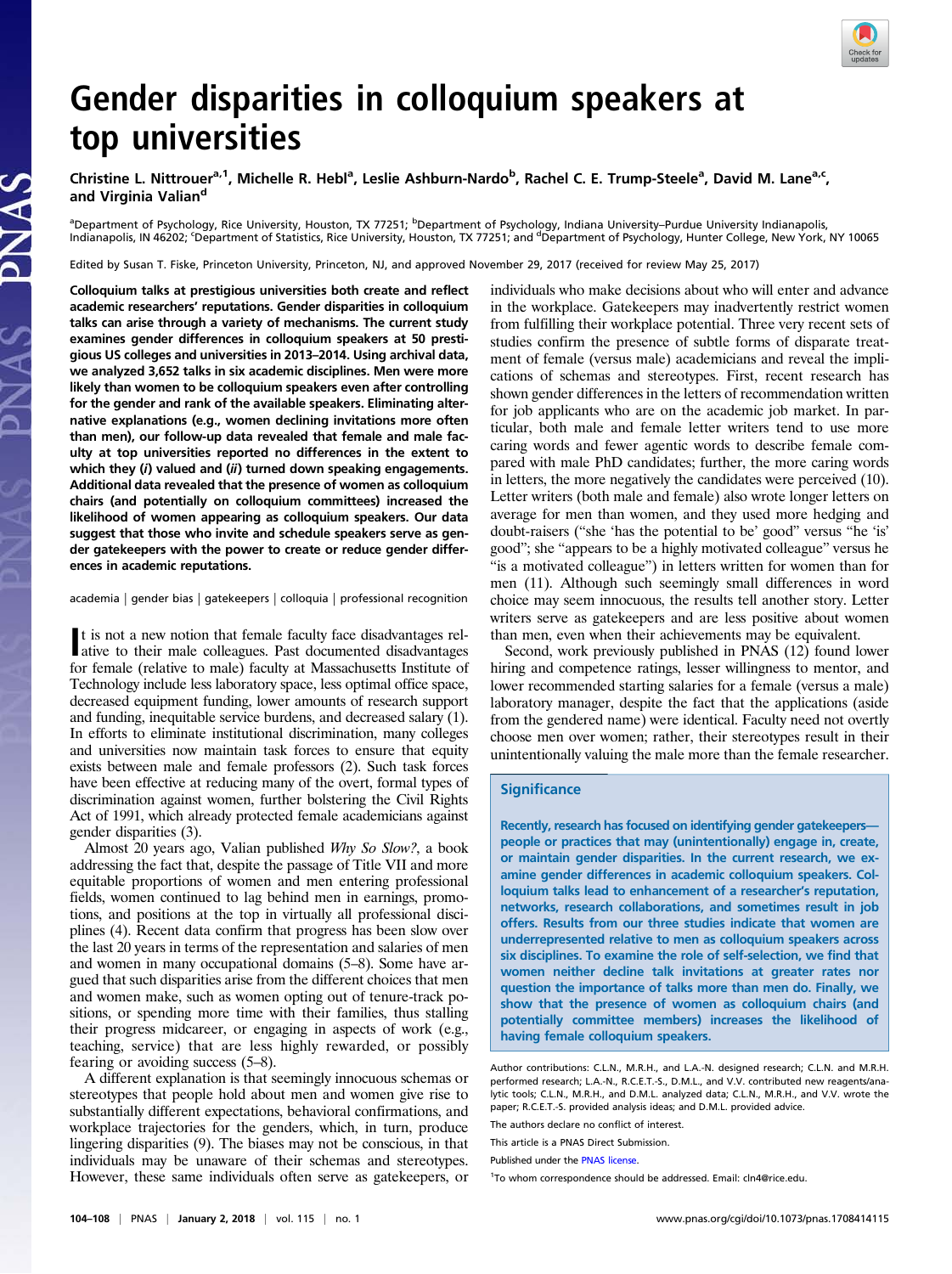Third, teachers receive lower teaching evaluation ratings if their online students believe that they are women versus men (13). Student evaluations were systematically lower for women than men, so much that the authors concluded that teaching evaluations may be better instruments for reflecting bias than teaching quality. Additional studies similarly show that female (versus male) teachers are rated more negatively (14–17). For example, participants who read a lecture, which was posited as having been written and delivered by a male or female professor, rated the lecture by the male (versus the female) professor significantly more positively (18). Thus, gatekeepers affect the careers of men and women in academia at a range of levels. Gender gatekeeping results in slower advancement for women compared with men (4).

In the current research, we examine gatekeepers in an aspect of academia that has not yet been the focus of any known previous research attention. Specifically, we examine the proportion of male and female colloquium speakers who gave talks at top US institutions. Colloquium talks are an important part of academicians' careers, providing an opportunity to publicize one's research, begin and maintain synergistic and productive collaborations, and enhance one's national reputation; those results in turn typically lead to retention, promotion, or greater salary increases (19, 20). Individuals or committees responsible for choosing colloquium speakers, then, also serve as gender gatekeepers and may thereby reinforce the research and careers of the speakers they select. Colloquium talks also signal to audience members who is worthy of being invited.

# Current Study

The present research is unique in addressing whether there are gender differences and disparities (relative to available pools) in colloquium speakers at the top 50 universities and whether that disparity remains even after controlling for obvious alternative explanations (e.g., higher rates of men than women in academia, different levels of interest in and ability to travel for the sake of giving colloquium talks). Additionally, it examines whether these differences are moderated by factors such as rank, program, gender of the colloquium committee chair, and gender composition of the colloquium committee.

We created a database from all of the speakers on the departmental websites of the top 50 universities in the country (21). We recorded the gender of every speaker in six disciplines (biology, bioengineering, political science, history, psychology, sociology), which range from 22 to 47% female. We chose these disciplines in an effort to represent the main colleges (e.g., social science, humanities, natural science, engineering) at the top schools. We excluded disciplines with either a very low or very high representation of women. In examining the speakers giving talks at these schools, we found that many came from a wider swath than just the top 50 universities (e.g., University of Florida, The Ohio State University, University of Washington, University of Texas-Austin); thus, we counted the numbers of men and women in each department and each faculty rank at the top 100 universities to provide baselines against which to compare the numbers of male and female colloquium speakers. We also emailed a subset of faculty members—both those who had and those who had not given talks at any of the canvassed schools in 2013–2014—to determine whether giving colloquium talks was significantly more important to men than women, and whether men reported declining these talk invitations significantly less frequently than did women. Finally, we asked the administrators of all 300 of these programs (many programs had more than one administrator that we contacted) to tell us the gender of the colloquium chair or the gender composition of their colloquium committee.

#### Methods

Researchers obtained Rice Institutional Review Board (IRB) approval for each of the three sets of data collection that were conducted (IRB no. 709893-2). For the first dataset, we collected archival data from websites of the top 50 colleges and universities in the United States (as documented by US News and World Report, 2013–2014) to identify all 3,652 speakers who gave a talk in one of six disciplines (biology, bioengineering, history, psychology, sociology, and political science) (21). Each speaker was only included one time in our dataset to control for speakers who gave more than one talk. In Table 1, we present and compare the percentages of available female and male speakers (broken down by both discipline and rank) who actually gave talks. (The numerator is the number of female or male speakers and the denominator is the number of possible female or male speakers.)

For the second dataset, we collected responses from a subset of faculty members ( $n = 186$ ; 15% response rate). We sampled faculty who did not give a colloquium talk at one of the top 50 colleges and universities but were in the same departments and universities as those who did. [In an earlier version of this manuscript, we reported the ratings of "importance of giving talks" and "talks declined" derived from a sample of the colloquium speakers ( $n = 188$ ; 19% response rate)]. No significant gender differences emerged ( $p > 0.4$ ) in this sample, either. However, those individuals clearly believed giving talks were important since they all gave talks; hence, we just include the numbers from those who did not give colloquium talks.) Of those who responded, 104 (56%) were male and 82 (44%) were female; 43 (23%) participants were from biology, 18 (10%) were from bioengineering, 15 (8%) were from history, 31 (17%) were from political science, 40 (22%) were from psychology, and 39 (21%) were from sociology; and 51 (27%) were assistant professors, 47 (25%) were associate professors, 82 (44%) were full professors, and 6 (4%) did not indicate their rank.

Contacted faculty who consented to participate indicated (i) the number of colloquium talks they declined at top 50 universities in the United States for the 2013-2014 academic year, and (ii) the extent to which they perceived

|                       | Biology |     | Bioengineering |     | Political<br>science |     | Psychology |     | Sociology |     | History |     |
|-----------------------|---------|-----|----------------|-----|----------------------|-----|------------|-----|-----------|-----|---------|-----|
|                       | м       | F   | м              | F   | М                    | F   | M          | F   | м         | F   | м       | F.  |
| Assistant professors  |         |     |                |     |                      |     |            |     |           |     |         |     |
| Total no. in pool     | 664     | 470 | 472            | 191 | 382                  | 293 | 330        | 350 | 205       | 262 | 318     | 308 |
| Total no. of speakers | 188     | 101 | 111            | 35  | 85                   | 51  | 57         | 49  | 45        | 48  | 60      | 52  |
| % giving talks        | 28      | 22  | 24             | 18  | 22                   | 17  | 17         | 14  | 22        | 18  | 19      | 17  |
| Associate professors  |         |     |                |     |                      |     |            |     |           |     |         |     |
| Total no. in pool     | 843     | 428 | 508            | 162 | 501                  | 305 | 386        | 388 | 221       | 268 | 708     | 606 |
| Total no. of speakers | 215     | 96  | 131            | 42  | 70                   | 42  | 66         | 49  | 39        | 41  | 120     | 78  |
| % giving talks        | 26      | 22  | 26             | 26  | 14                   | 14  | 17         | 13  | 18        | 15  | 17      | 13  |
| Full professors       |         |     |                |     |                      |     |            |     |           |     |         |     |
| Total no. in pool     | 2,055   | 679 | 945            | 189 | 1,048                | 327 | 1,120      | 623 | 596       | 379 | 1,236   | 589 |
| Total no. of speakers | 428     | 115 | 248            | 42  | 196                  | 63  | 142        | 66  | 114       | 67  | 204     | 96  |
| % giving talks        | 21      | 17  | 26             | 22  | 19                   | 19  | 13         | 11  | 19        | 18  | 17      | 16  |

Table 1. Frequency and percentage of male and female faculty available vs. male and female faculty actually giving talks: Comparisons in six disciplines at three professorial ranks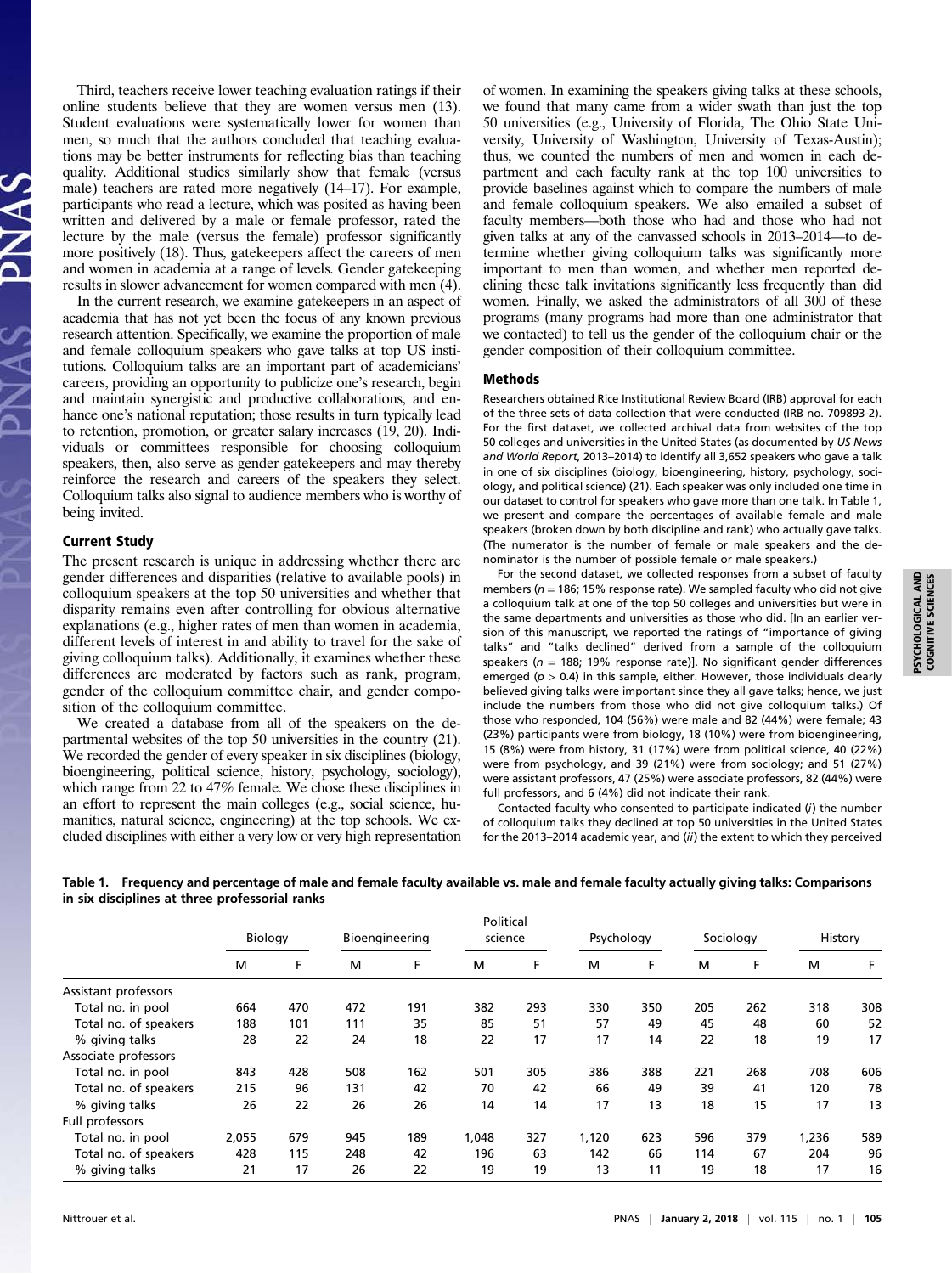that it was important to give colloquium talks. For the last measure, participants indicated their agreement with four 5-point Likert-type scale items, anchored by  $1 =$  "Do not agree" and  $5 =$  "Completely agree," that were then combined to create an Importance Composite. These items include the following: "I try to go to every place I'm invited to talk," "Going to places to give invited colloquium talks is important to me," "I avoid going to places to give invited colloquium talks because of family obligations" (reverse-coded), and "Going to places to give invited colloquium talks helps my career."

For the third dataset, we contacted 425 administrators (from each of the six disciplines at the top 50 colleges and universities) and explained the study and obtained their verbal consent to participate before we asked them our survey questions. The goal of studying the colloquium committees was to determine whether female membership was related to the number of female speakers. The sample was not large enough to examine potential moderators of the relation between faculty rank and discipline. Previous research has suggested that female chairs or a substantial proportion of female members results in more women receiving academic awards (22, 23). A total of 91 administrators from different programs (21% response rate) agreed to participate.

A set of power analyses calculated to detect moderate effect sizes revealed that our sample sizes exceeded the recommended participant numbers for all three sets of analyses ( $n = 172$ , 148, and 89, respectively).

### Results

There was a substantial difference in the number of colloquium talks given by men and women at the top 50 colleges and universities in the United States. Men gave over twice as many colloquia overall (69%,  $n = 2,519$ ) as did women (31%,  $n =$ 1,133). Although full professors gave the most colloquium talks  $(n = 1,781)$ , a large number of associate professors  $(n = 989)$  and assistant professors ( $n = 882$ ) also gave talks. Our focus was on differences in the proportions of men and women giving talks, as shown in Fig. 1 and discussed below.

Table 1 shows the number of faculty members in the pool and the percentage giving talks as a function of program, rank, and gender. Rounded to the nearest whole number, the percentage of men giving talks was higher than the percentage of women giving talks in 15 of the 18 combinations of rank and program, and the percentage was the same in 3 of the 18 combinations. This difference is significant by a binomial significance test ( $P < 0.001$ ). We conducted a logistic regression to predict whether a person would give a talk with the factorial combination of program, rank, and gender as predictor variables. The effect of gender was significant,  $\chi^2(1) = 18.3$ ,  $P < 0.0001$ , and there was no evidence for gender by rank, gender by program, or gender by rank by program interactions with  $p$  values of 0.40, 0.81, and 0.91, respectively. Controlling for all other variables, the ratio of the odds of a male giving a talk to the odds of a female giving a talk was 1.2:1, with the 95% confidence interval on this odds ratio ranging from 1.11 to 1.32. The absence of interactions with gender means that there is no evidence of differences in the gender effects shown in Table 1 as a function of rank and program.



Fig. 1. Study 1: Percentage of male and female speakers out of the available pool by department giving colloquium talks.

In addition to the main effect of gender, there were also main effects for program,  $\chi^2(5) = 114.9, \tilde{P} < 0.0001$  and rank,  $\chi^2(2) =$ 6.4,  $P = 0.041$ . Because the logistic regression also showed a significant program by rank interaction,  $\chi^2(10) = 36.6$ ,  $P <$ 0.0001, we do not discuss the main effects. Table 1 shows the percentage of assistant, associate, and full professors giving talks as a function of program. As can be seen in Table 1, the interaction is complex. For example, in biology, assistant professors were more likely to give talks than were full professors, whereas the opposite is true for bioengineering. As another example, in political science an assistant professor was much more likely to give a talk than was an associate professor, but this difference was much smaller in psychology. Although we have no explanation for this interaction, it is unrelated to our primary concern, the effect of gender.

Faculty Subsample. There was no significant gender difference in the number of times participants declined invitations to give colloquium talks  $\overline{M_{\text{women}}} = 0.53$ ,  $SD_{\text{women}} = 1.2$ ;  $M_{\text{men}} = 0.50$ ,  $SD_{\text{men}} = 1.1; F(1, 176) = 0.06, P = 0.81$ . That is, women do not decline invited colloquium talks more than men. Additionally, we found no gender differences in ratings of the importance of giving colloquium talks  $[M_{\text{women}} = 3.45 \text{ on a scale from 1 to 5,}$  $\overline{SD}_{\text{women}} = 0.77; M_{\text{men}} = 3.28; SD_{\text{men}} = 0.80; F(1, 185) = 2.02,$  $P = 0.16$ . If anything, women evaluated giving talks as higher in importance than did men, although the difference did not attain statistical significance. On the individual items comprising importance, no differences emerged on any item [item 1: "I try to go to every place I'm invited to talk,"  $M_{\text{women}} = 3.70$ ,  $SD_{\text{women}} =$ 1.3,  $M_{\text{men}} = 3.46$ ,  $SD_{\text{men}} = 1.34$ ; item 2: "Going to places to give invited colloquium talks is important to me,"  $M_{\text{women}} = 3.99$ ,  $SD_{\text{women}} = 1.06, M_{\text{men}} = 3.70, SD_{\text{men}} = 1.11$ ; item 3 (reversecoded): "I avoid going to places to give invited colloquium talks because of family obligations,"  $M_{\text{women}} = 3.99$ ,  $SD_{\text{women}} = 1.16$ ,  $M_{\text{men}} = 3.81, S\dot{D}_{\text{men}} = 1.24$ ; item 4: "Going to places to give invited colloquium talks helps my career,"  $M_{\text{women}} = 4.10$ ,  $SD_{\text{women}} = 1.13, M_{\text{men}} = 3.79, SD_{\text{men}} = 1.1$ ]. Thus, women neither decline invitations to give colloquium talks more than men do, nor do they place less importance on accepting and giving colloquium talks than men do. The observed gender differences in the numbers of talks given by men and women are not likely due to self-selection.

Colloquium Committee Composition. We created a composite variable called percentage female speakers, consisting of the number of women speaking in a departmental colloquium (taken from the archival data) divided by the total number of speakers. We used percentage female speakers as the outcome variable and tested potential characteristics that would predict a higher percentage of female speakers.

First, we examined whether a committee would make different decisions than a single person. Of the 91 administrators who responded to our survey, 34 indicated that the colloquium speaker selection process was handled by an individual (37%), and 57 indicated that this process was handled by a colloquium committee (63%). We regressed the individual/committee variable onto the percentage female speakers and found no significant difference,  $t(97) = 1.09$ ,  $P = 0.28$ .

Second, we examined the 34 individuals (23 male; 11 female) who served as colloquium chairs to determine whether the gender of the chair significantly predicted the percentage female speakers. We found that committees with female chairs sponsored talks in which 49% of colloquium speakers were women, whereas those with male chairs sponsored talks in which 30% of colloquium speakers were women  $[t(32) = 2.24, P = 0.03, d = 0.77]$ .

Third, we examined the 57 groups comprising colloquium committees, which consisted of 145 men and 140 women. For each committee, we determined the percentage of female speakers and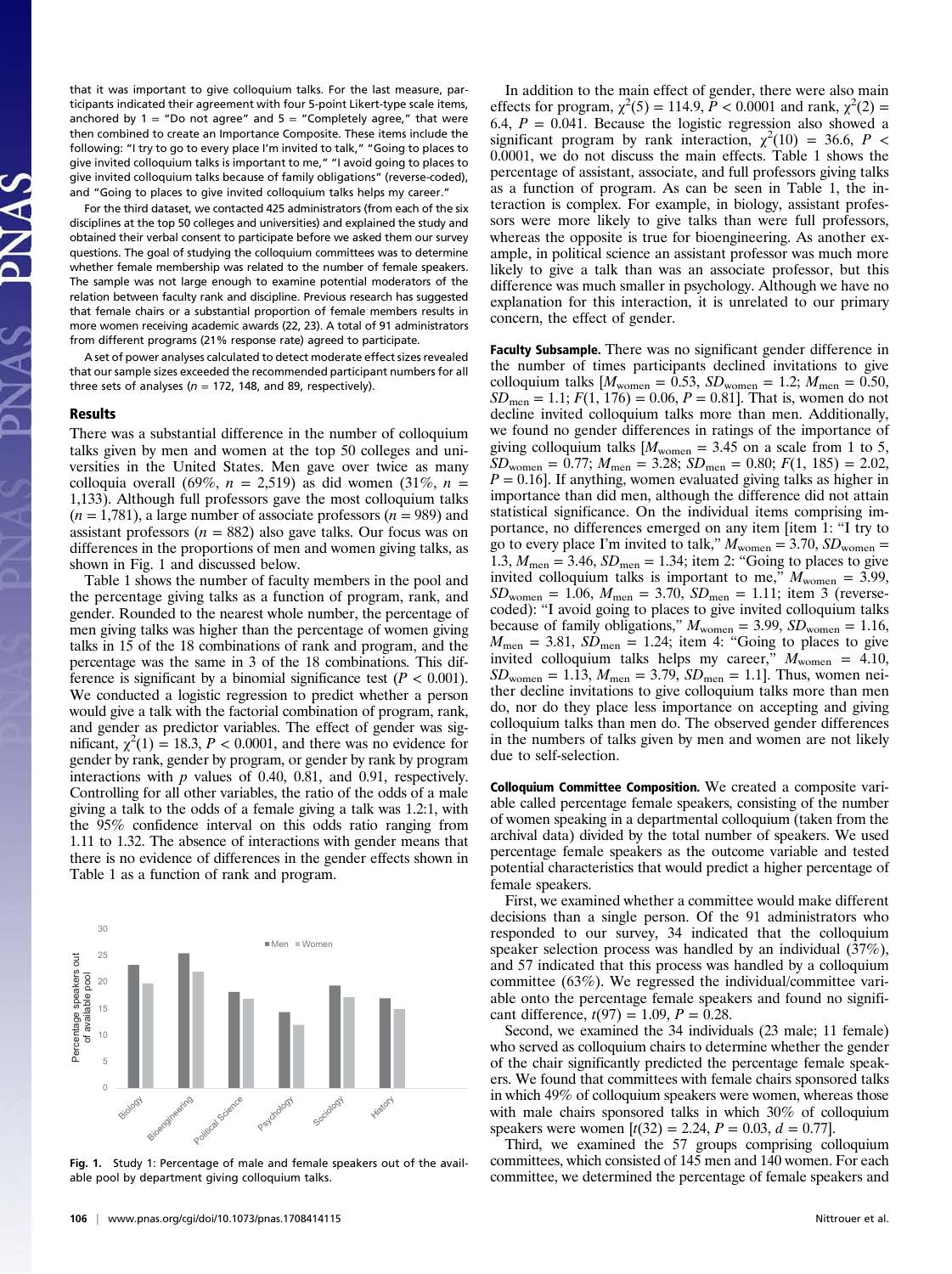regressed this percentage on the proportion of women on the committee. There was a strong hint of an effect, but it did not reach conventional levels of significance  $[t(55) = 1.93, \beta = 0.41, R^2 = 0.1,$  $P = 0.059$ . That is, colloquium committees that had a greater representation of women on them were marginally more likely to have a higher percentage (41%) of female colloquium speakers.

## **Discussion**

These results provide evidence that a man is more likely to give a colloquium talk at a top 50 college or university than is a woman. This effect was consistent across the three different ranks and six different departments, showing a strong generalization of the results. One might suppose that gender bias would occur most frequently in the senior ranks; however, no such effect was apparent in our data.

Given the data from our faculty subsample, it cannot be argued that the discrepancy between women and men in giving colloquium talks is due to women turning down talks more frequently than men do or women thinking that giving colloquium talks is less important than men think giving talks is. The inclusion of one gender over the other in positions of visibility (e.g., colloquium talks) may not, at first glance, seem to be that problematic. However, this action, compounded across talks, has the potential to have stark negative consequences for women: Success is the accumulation of small advantages (4). Consistent with social role theory (24, 25), if women are less visible, they may be perceived to have less success and may as a result get to practice their skills less frequently, both of which could harm women's careers. As status indicators, talks also signal to audiences who counts. The message to aspiring young female researchers who see many more male than female speakers can be discouraging.

Our administrator sample reveals a significantly positive relationship between the gender of the individuals making the decisions about whom to invite and the percentage of female speakers represented in each discipline. There is also a positive, albeit marginal, relationship between the percentage of women on the colloquium committees and the percentage of female speakers represented in each discipline. However, due to the sample size, we cannot examine any potential moderators of this relationship (e.g., faculty rank, discipline). The inclusion of women on selection committees leading to an enhanced selection of women is supported by other data in the field (26). However, other possibilities are also at play. For instance, consider the availability heuristic (22): Because female professors are so few, these women may be hyperaware of the other women in their fields. (We are grateful to one of our reviewers for suggesting the potential influence of the availability heuristic.) As such, female (versus male)

- 1. Vest CM, Birgeneau RJ, Bailyn L (1999) A study on the status of women faculty in science at MIT. The MIT Faculty Newsletter: Available at [web.mit.edu/fnl/women/](http://web.mit.edu/fnl/women/women.pdf) [women.pdf](http://web.mit.edu/fnl/women/women.pdf). Accessed May 19, 2017.
- 2. Murphy K (2016) Stanford and other elite universities have a gender problem: Too few women professors. The Mercury News. Available at [www.mercurynews.com/](http://www.mercurynews.com/ci_29567505/stanford-and-other-elite-universities-have-gender-problem) [ci\\_29567505/stanford-and-other-elite-universities-have-gender-problem.](http://www.mercurynews.com/ci_29567505/stanford-and-other-elite-universities-have-gender-problem) Accessed May 19, 2017.
- 3. EEOC (2009) Federal laws prohibiting job discrimination questions and answers. US Equal Employment Opportunity Commission. Available at [https://www.eeoc.gov/](https://www.eeoc.gov/facts/qanda.html) [facts/qanda.html](https://www.eeoc.gov/facts/qanda.html). Accessed May 19, 2017.
- 4. Valian V (1998) Why So Slow? The Advancement of Women (MIT Press, Cambridge, MA).
- 5. Ceci SJ, Ginther DK, Kahn S, Williams WM (2014) Women in academic science: A changing landscape. Psychol Sci Public Interest 15:75–141.
- 6. Bureau of Labor Statistics (2013) Median weekly earnings of full-time wage and salary workers by detailed occupation and sex. Available at [https://www.americanbar.org/](https://www.americanbar.org/content/dam/aba/marketing/women/current_glance_statistics_july2014.authcheckdam.pdf) [content/dam/aba/marketing/women/current\\_glance\\_statistics\\_july2014.authcheckdam.](https://www.americanbar.org/content/dam/aba/marketing/women/current_glance_statistics_july2014.authcheckdam.pdf) [pdf.](https://www.americanbar.org/content/dam/aba/marketing/women/current_glance_statistics_july2014.authcheckdam.pdf) Accessed May 19, 2017.
- 7. Madhussodanan J (2014) 2014 Life sciences salary survey. The Scientist. Available at [https://www.the-scientist.com/?articles.view/articleNo/41316/title/2014-Life-Sciences-](https://www.the-scientist.com/?articles.view/articleNo/41316/title/2014-Life-Sciences-Salary-Survey/)[Salary-Survey/](https://www.the-scientist.com/?articles.view/articleNo/41316/title/2014-Life-Sciences-Salary-Survey/). Accessed May 19, 2017.
- 8. Bertrand M, Goldin C, Katz LF (2010) Dynamics of the gender gap for young professionals in the financial and corporate sectors. Am Econ J Appl Econ 2: 228–255.

committee members may be more likely to include female speakers. Future research is needed to delineate the mechanism more clearly and also identify potential moderators.

This study provides empirical evidence of gender disparities in the representation of colloquium speakers at top tier research universities in the United States. Since the opportunity to present one's work is related to career advancement within academia (19, 20), a gender disparity in this opportunity may be costly for women. One limitation of our study was its focus on six disciplines; it is not clear if our results would generalize to other fields. However, our six fields spanned the natural and social sciences and included fields with different percentages of women. Further, although our study is high in external validity, it is difficult to say exactly which psychological mechanisms are driving our findings. Bias could be one contributor to the results, and it is consistent with the discrepancy that emerged between male and female faculty speakers in the colloquium dataset. However, there may be other explanations (e.g., availability heuristic) and future research is needed to clarify this. Finally, the size of the administrator sample precluded examination of potential interactions between gender and faculty rank. Thus, we concentrate on the main effect of gender of colloquium chairs and committees. Future research should examine potential moderators.

Despite the limitations, our findings, based on diverse population samples and a mix of methods, as well as archival and cross-sectional data, reveal that, even in disciplines with relative gender parity, female academics give colloquium talks less frequently than do male academics. This gender disparity cannot be attributed to self-selection, but does seem to be influenced by the gender makeup of the chairs and colloquium committees making colloquium talk decisions.

#### Conclusion

Speakers who visit college and university campuses gain visibility; invitations to share their scholarship at prestigious research institutions; the possibility of collaborations, national prestige, and tangible success, such as promotions and job offers. They also provide young scholars with models of what speakers look like. Women are at a disadvantage compared with men in colloquium presentations. The gatekeepers who constitute colloquium committees can unwittingly favor men. Possible remedies include adding more women as colloquium chairs and to colloquium committees and promoting more deliberate efforts among committees to ensure gender parity in colloquium talk invitations.

ACKNOWLEDGMENTS. V.V. was supported by the National Institutes of Health Grant GM088530. Any opinions, findings, and conclusions or recommendations expressed in this material are those of the author and do not necessarily reflect the views of the NIH.

- 9. Valian V (2005) Beyond gender schemas: Improving the advancement of women in academia. Hypatia 20:198–213.
- 10. Madera JM, Hebl MR, Martin RC (2009) Gender and letters of recommendation for academia: Agentic and communal differences. J Appl Psychol 94:1591–1599.
- 11. Trix F, Psenka C (2003) Exploring the color of glass: Letters of recommendation for female and male medical faculty. Discourse Soc 14:191–220.
- 12. Moss-Racusin CA, Dovidio JF, Brescoll VL, Graham MJ, Handelsman J (2012) Science faculty's subtle gender biases favor male students. Proc Natl Acad Sci USA 109: 16474–16479.
- 13. MacNell L, Driscoll A, Hunt AN (2015) What's in a name: Exposing gender bias in student ratings of teaching. Innovative Higher Educ 40:291–303.
- 14. Wagner N, Rieger M, Voorvelt K (2016) Gender, ethnicity and teaching evaluations: Evidence from mixed teaching teams. Econ Educ Rev 54:79–94.
- 15. Boring A (2017) Gender biases in student evaluations of teaching. J Public Econ 145:27–41. 16. Martin LL (2016) Gender, teaching evaluations, and professional success in political science. PS Polit Sci Polit 49:313–319.
- 17. Graves AL, Hoshino-Browne E, Lui KP (2017) Swimming against the tide: Gender bias in the physics classroom. J Women Minor Sci Eng 23:15–36.
- 18. Abel MH, Meltzer AL (2007) Student ratings of a male and female professors' lecture on sex discrimination in the workforce. Sex Roles 57:173–180.
- 19. Boss JM, Eckert SH (2004) Academic scientists at work: The job talk. Science. Available at [www.sciencemag.org/careers/2004/12/academic-scientists-work-job-talk.](http://www.sciencemag.org/careers/2004/12/academic-scientists-work-job-talk) Accessed May 19, 2017.